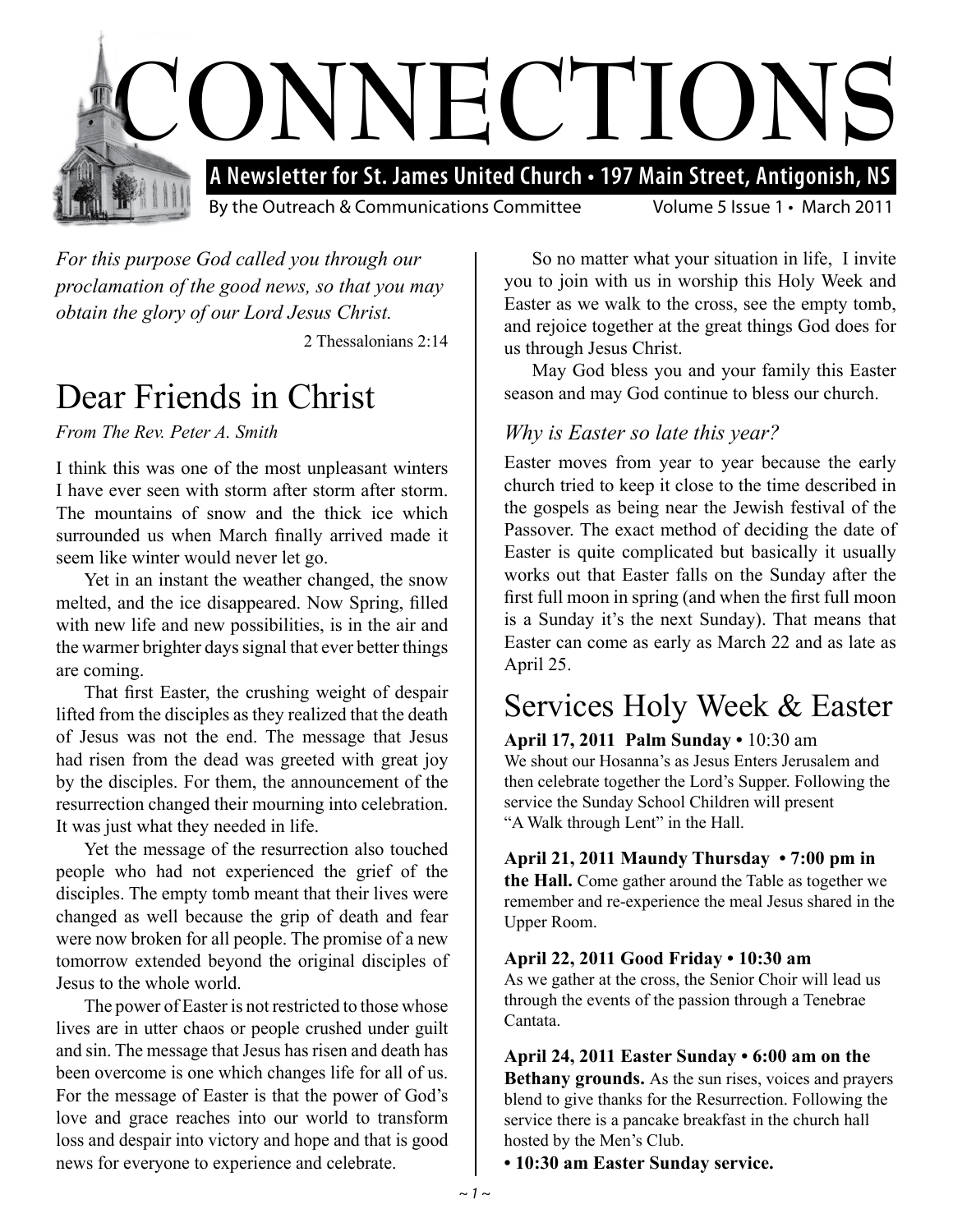

# African-American Heritage Month

Our February 13 Sunday service emphasized the contribution of African-American spirituals to our church life. To honour this heritage the Men's Choir sang "Precious Lord (Tommy A Dorsey) and guest soloist Carolyn Curry performed "The Majesty of God" ("Duke" Ellington). The hymns for the service were appropriate to the theme. The Saint James Brass Quintet provided spirituals for preludes, offertory and postlude.

Front row: Laura Reddick and Mary MacLean representing our local African-Canadians.

# FROM THE ARCHIVES

*Session Deals With the Sins of the Congregation*

*The following is an excerpt from the minutes of St. James Presbyterian Session on January 8, 1881:*

Mrs. Robert Burnside appeared before the Session (having suspended herself from church privileges on account of falling into the sin of anti nuptial fornication) wished to be reinstated confessing her repentance of the sin committed. The Session agreed to reinstate her. John Williams, Stage Road having been some time ago suspended for refusing to comply to a citation, came before the Session desirous of being again reinstated. The Session agreed to reinstate him.

*Concerns about the Baptist Minister The following is an excerpt from the minutes of St. James Presbyterian Session in November 1880:*

The Moderator (Rev. Goodfellow) stated that the Baptist Minister of this place had been going into a district of this congregation, Addington Forks, and preaching fortnightly on Sabbath afternoons in the house of a member of this church, and that on that account members of the congregation were led to absent themselves from ordinances here. He, the Moderator, desired to place on record his disapproval of such derisive proceedings as dangerous to the peace and integrity of this congregation.

All the members present unanimously concurred in the views of the Moderator and expressed their disappointment of the Baptists holding services there, as only having one tendency, that of dividing the congregation.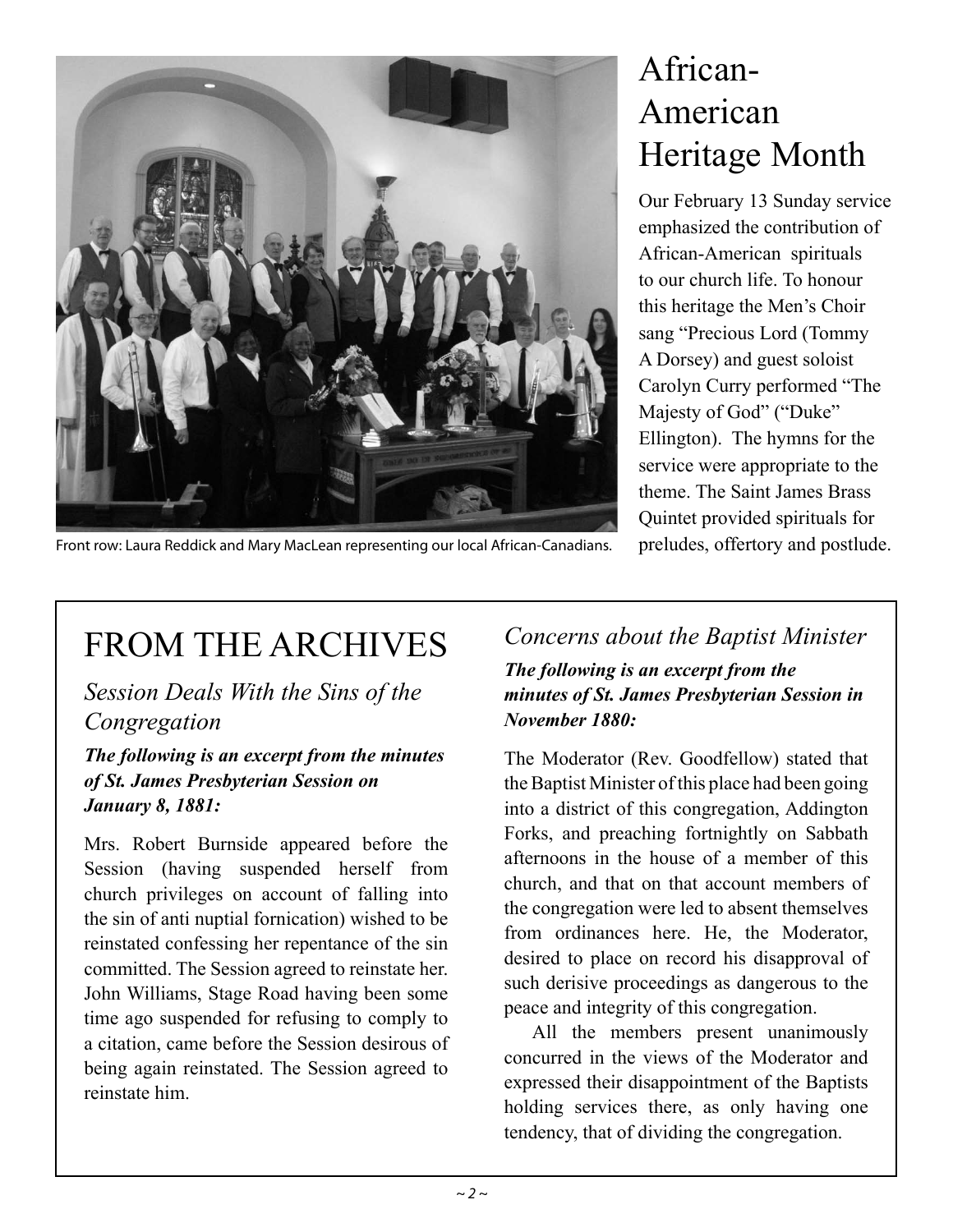



Behind the Scenes

Bob & Mavis Murray are a couple to be admired, emulated and truly appreciated as one of the "pillars of the church" here at St. James. That may be an old fashioned term but there is

nothing old fashioned about this very young at heart, generous and modern couple.

To spend time with them and discuss their various involvements, present and past, is truly exhausting. They are probably one of the most recognizable couples in the church as they have spent a total of fifty years at the front of the church as members of the choir. Bob is still a member but Mavis "retired" in September of 2010, completing her fifty years. Of course, she can still be seen from time to time as she fills in when another voice is needed. Music is such a key component of who they both are. Bob was choir director for thirty years and has directed junior choirs in the church over the years.

They have known each other since they attended Grade 9 together in New Glasgow, although they did not start dating until Grade 11. They have been a couple ever since, now married for fifty seven years. They have raised four children. Janice lives in New Zealand and they have managed to visit four times over the years. David lives in Halifax, Ross in Stanstead, Quebec and Andrew who, after several years away, has returned to live in Antigonish. They are very proud of all of their children's accomplishment and of their eight grandchildren – and those could fill another newsletter. One of Andrew's contributions to St. James has to be mentioned – the three beautiful

murals that enhance our sanctuary.

Bob went to work for the Bank of Nova Scotia when he graduated from high school and was promoted up through the system with all of the transfers around the Maritimes that banking entails. He and Mavis were married during those years and she joined him as a bride in Montague, PEI. According to Mavis moving always presented them with a local choir to join and gave them opportunities to meet people.

One of their temporary homes had been Antigonish and they made a decision in 1964 to settle here to raise their family. Bob spent the next thirty one years in accounting at Eastern Auto until his retirement. Mavis who had attended Maritime Business College after high school worked part time for sixteen years for a local optometrists' office. They still sing her praises (pardon the pun).

At St. James, besides their dedication and enjoyment of the choir, they served on the Official Board, Bob as Chair for one term and Mavis as Clerk of the Session for 14 years. They are now members of Council which replaced the Session and Official Board. Bob taught Sunday school for a number of years and Mavis was a CGIT leader. Both have been representatives to Presbytery which Bob chaired for two years and Secretary for 20 years. Mavis was and still is an involved member of the UCW and Bob has been a member of the Men's Club FOREVER.

#### *That was then, time to slow down, this is now:*

Bob – Member of the Choir, acting Director when Christine is absent, Co-Chair of Seniors' Club, Chair of Worship Committee.

Mavis – Member of Council and the UCW, team member of the Tuesday Hot Lunch Program, group leader for the Prayer Shawl Ministry and a faithful participant in the Tuesday morning Bible Study.

Aside from the official memberships, as part of their natural gifts, they can be counted on to make sure that new people feel welcome at St. James,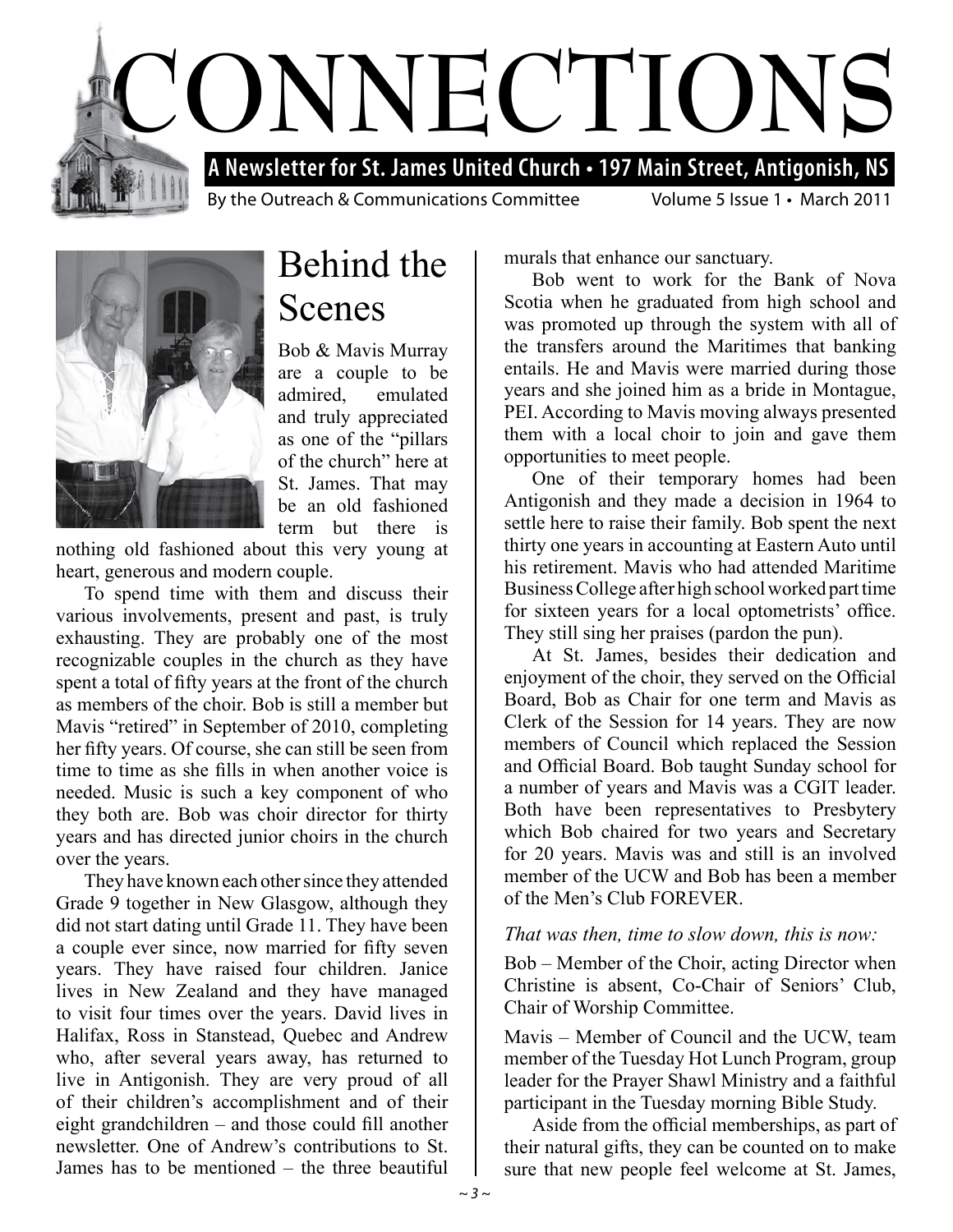chatting with them at coffee hour and other church functions, help decorate the sanctuary for special occasions and can be counted on when history notes are needed.

St. James is an important part of their lives but the community of Antigonish has received their gifts in abundance as well.

Bob has been involved in the Music of the Night productions and was in the first production of Theatre Antigonish, Romanoff and Juliet, 37 years ago. Theatre Antigonish has been recipient of both their musical and acting talents over the years and they are dedicated volunteers for the Antigonish Performing Arts concert series. Bob has served as President and Treasurer of the Highland Society and his violin/fiddle (he can explain the difference) has provided many opportunities to entertain at local and church events. He still has a couple of violin students. Mavis volunteers with such charitable organizations as Heart & Stroke.

Bob and Mavis are generous in sharing their time and talent but they would be the first to tell us that they are only two of many whose contributions help to make St. James a wonderful church community.

*If you would like to suggest a name or names to be featured in our Behind the Scenes column please pass your suggestion on to one of the members of the Outreach and Communications Committee.*

#### St. James Handbell Choir

*Notes from Tara Nicholson*

I'm very pleased to say that over the course of the last two months we have been able to start up our very first handbell choir. There are eight of us intrepid ringers learning all about technique, musicality, and playing together. It's a lot on the plate of our director, Loreen Allen, but together we've been having a whole lot of fun and lots of laughs. We've begun working on a few pieces to play in church and you will hopefully be introduced to our brand of music making in the next month or two. We still have one spot available if anyone should be interested or keep us in mind for the fall season. If you have any questions about the bell choir please feel free to call Tara @ 735-2757 or email: tara1@ns.aliantzinc.ca.

# Art for Health Project





Six women from the St. James Social Justice Committee, Muriel Kennedy, Barbara DeMarsh, Judy Jowett, Michele Ashby, Fran Wittgens and Anne Camozzi participated in a volunteer Public

Art Project this winter. The women painted ceiling tiles which have been placed over examining areas in Lindsay's Health Centre for Women to give inspiration and hope to those who view them.

The women went to Anne's studio to paint the tiles as a form of painted prayers for the women who might view them in the Health Centre. It was a relaxing and fun project that was enjoyed by all who participated. An additional five women from the community also painted tiles at Anne's studio so that ten tiles were painted in total.

The inspiration for the project came from Men's Choir member John Graham-Pole who had worked at a hospital in the United States where artists and patients painted ceiling tiles to decorate the halls leading to and from surgery and recovery areas. Patients on their way or returning from surgery can look at bright life-giving images.

More and more research shows that looking at art reduces anxiety and pain and can help in healing.

It is hoped that this demonstration public art project will inspire other ceiling tile projects in medical and healing venues.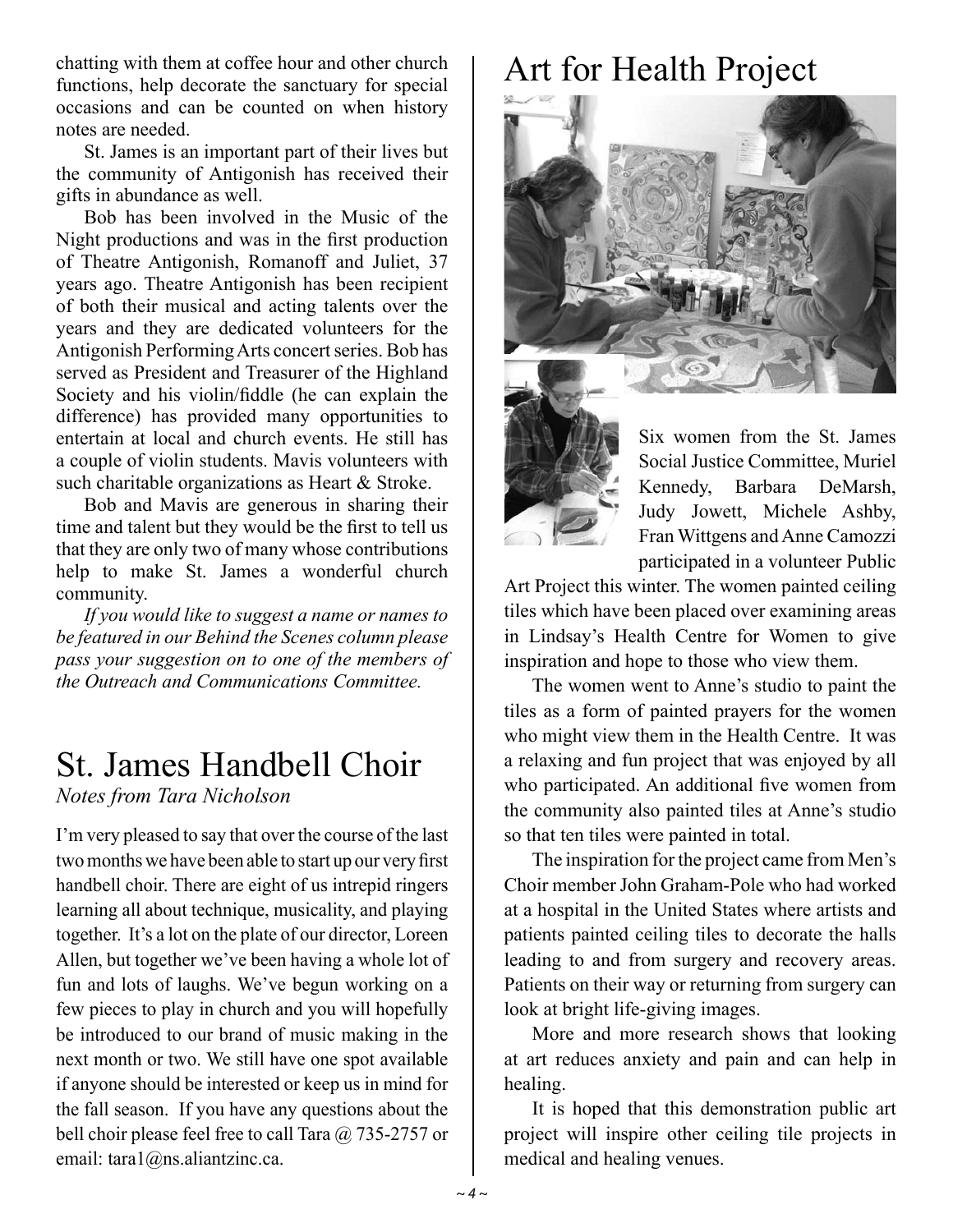## Community Christmas

Volunteers enjoyed helping with the Community Christmas Dinner at St. James, December 25, 2010. About 65 volunteers and guests enjoyed the dinner. It was the first year for the event and organizers are hoping to make it an annual event.





Dawson mashing potatoes David at the desserts table









With support from the United Church Social Justice Committee and other local groups and organizations, over fifty women, men, youth and children gathered at the United Church Hall on February 16 to hear about Sisters in Spirit (SIS), a research, education and policy initiative driven and led by Aboriginal women. The primary goal is to conduct research and raise awareness of the alarmingly high rates of violence against Aboriginal women and girls in Canada. Since 2005, SIS has been investigating the root causes of violence against Aboriginal women - mothers, daughters, sisters, aunts and grandmothers.

Dick Cotterill (Quakers) presented some of the findings from a five year research SIS project, "What Their Stories Tell". In Canada, the number of missing and murdered Aboriginal women and girls is far higher than for any other group, violence that irreparably changes the women's families and communities and our society as a whole. Cotterill emphasized that everyone – men as well as women, non-aboriginal as well as Aboriginal People – is called upon to play a part in bringing about change. Next Nova Scotia Native Women's Association representative, Rose Julien from Paqtnkek, shared pictures and stories of Aboriginal women in Nova Scotia who have been victims of violence. Julien says that "I'm the voice of women who can't speak, for the women who are still missing and the ones who have sustained abuse and are scared to be part of the justice system". Julien invited everyone to join with Aboriginal women in efforts aimed at raising awareness of violence in our community.

More information about Sisters in Spirit can be found on-line at:

www.nwac.ca/programs/sisters-spirit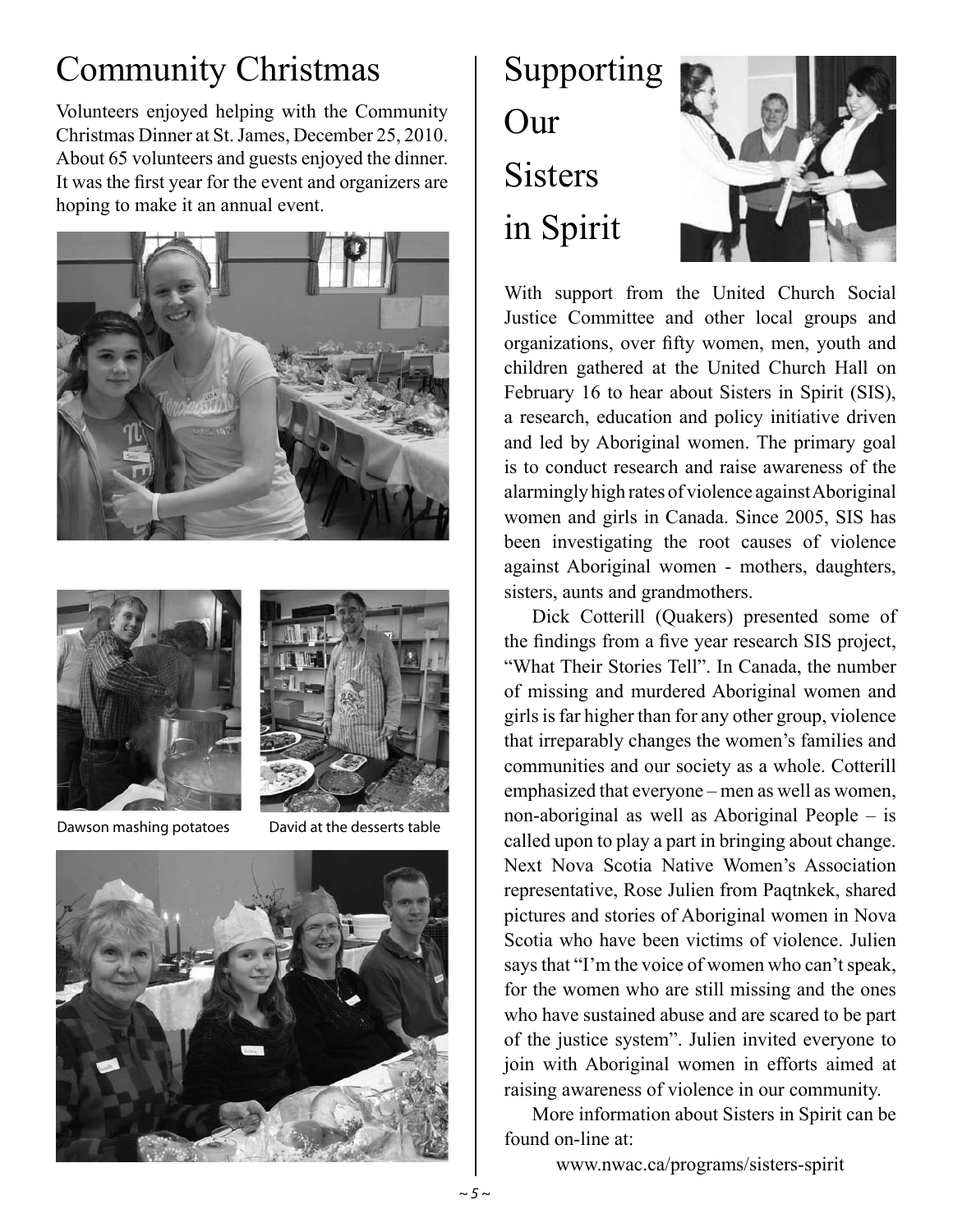#### Voices Forum  $\sim$  Slow Foods  $\sim$  Local Food  $\sim$  Community

The annual Voices Stir-Fry Forum was held at St. James this last February. Local food producers, consumers and advocates looked to find ways to boost production and consumption of local food. Soledad, pictured



here with Colleen Cameron, shared information about the International Slow Foods Movement and ways to use local foods during the winter months. Her samples of potato delicacies were both delicious and remarkable.

Slow Foods NS principles are: 1) To promote good, clean and fair food from local producers. 2) To encourage the best growing practises especially organic and sustainable methods. 3) To preserve our culinary history and culture so that we have diversity in our food choices. 4) To reconnect producers and consumers so they can educate each other. www.slowfoods.ca

There was a presentation by StFX student and Voices summer coordinator Chris Stothard about the Antigonish community gardens and the Local Produce Food Boxes being assembled at Breamore Co-op. The Co-op is also starting an organic food box for produce not available locally. Kevin Beckers gave an informative presentation about our local food production challenges and the benefits of supporting our local farmers. Followed by a discussion and input from local producers.

#### Meditation New Location

In early March 2011 the Tuesday Meditation Group began to meet on the second floor of the Alaya Ch'an Meditation Centre located at 319 Main Street in Antigonish. Close to the Post Office and Shoppers it can be a delightful invitation to interupt your errands to have a moment of stillness. The group hopes that having this new space will be comfortable to a larger group of people, including students and even the Coady when they're in town. The meditation practice is nothing esoteric or strange. It is simply going into quiet as a group, each person saying the mantra inwardly for a period of 25 minutes. We have come to feel the strong pull toward quietness to let God's Spirit work within each of us.

*"Over and over in the biblical revelation we read of how God reveals Himself to those who walk with Him, to those who live 'in confidence in His sight'. Again this is what our meditation is essentially about: being with God who is with us and making the journey of transformation confidently in his* 



*care. Meditation is a pilgrimage in which we journey to our own heart, there to find Jesus–the revealer and embodier of God. Finding His Spirit is the first stage of our pilgrimage. Then we continue our pilgrimage with Jesus to the Father."*

- John Main, *The Way of Unknowing*

Tuesdays at 3:45pm, the Alaya Ch'an Meditation Centre 319 Main Street, upstairs. Call St. James for further information 863-2001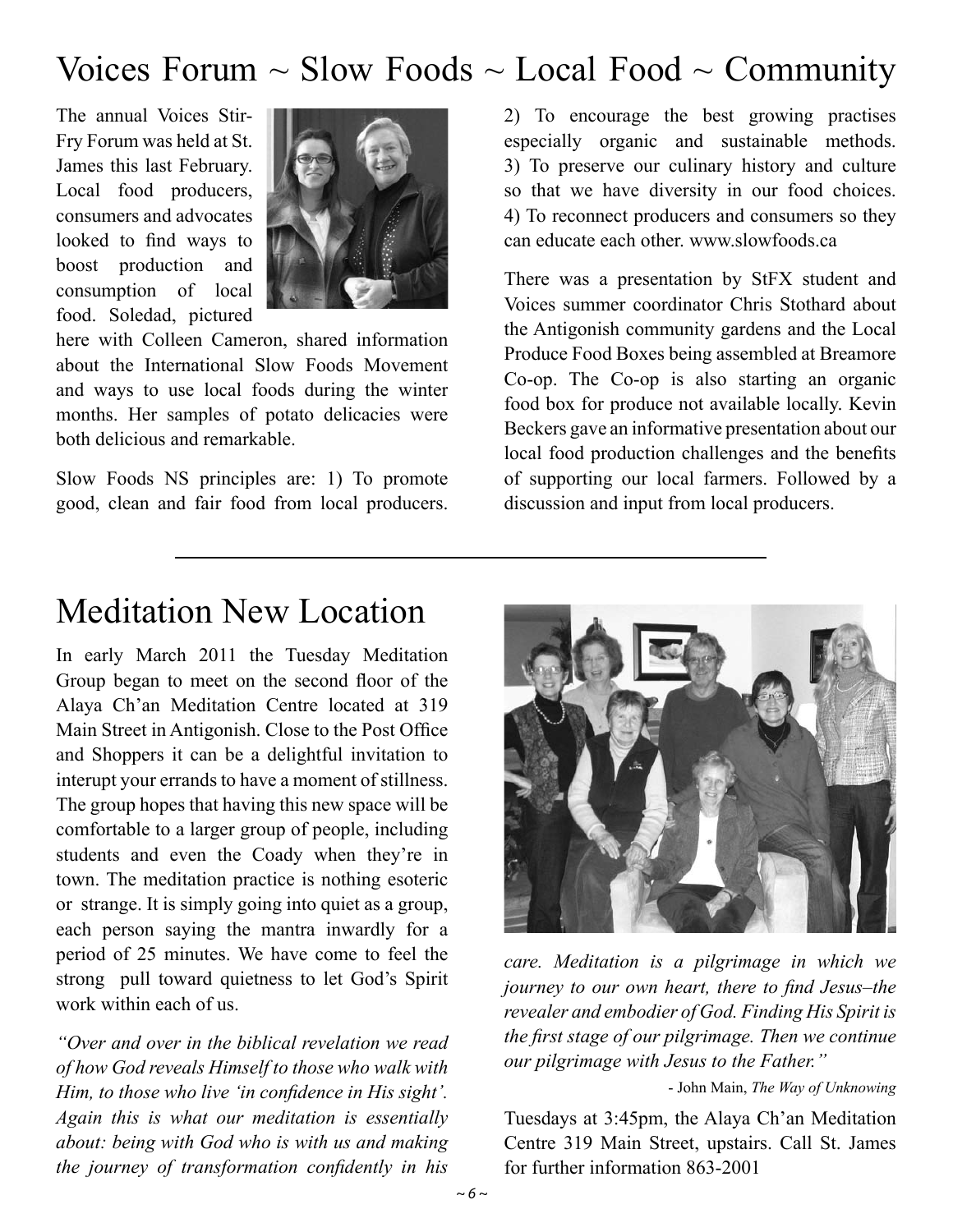### Prayer Shawl Ministry

The Prayer Shawl Ministry was founded in 1998 by two women in the United States and since that time it has spread throughout that country and now there are many prayer shawl groups in Canada as well.

The making of a prayer shawl is more than just knitting or crocheting a pretty shawl and giving it to someone as a gift. And what is it that makes it different? First and foremost the shawls are

created in prayer and given with prayer. As the stitches are made the knitter can pray for the person who will be receiving the shawl – whether known or unknown. When completed the shawl can be passed from person to person in the group and a prayer is said by each person while holding it and when given a card is enclosed with a prayer written on it. A final blessing is given the shawls when they are brought to a worship service and dedicated by the minister.

The shawls are given – they are never sold – to people with a special need. The need may be during a time of illness, bereavement, stress, loneliness or as the phrase says "when someone is in need of a hug." They can also be given as a special celebration

in someone's life.

On January 11, 2010 a group of ten ladies met in the church parlour and a Prayer Shawl Group was begun a St. James. We meet every two weeks and we have some members who create shawls at home as they cannot get to the meetings. To date, twenty three shawls have



been made and fifteen have been given away. There has been one service of dedication and another dedication is planned for April 3rd. We are beginning to see what a blessing these shawls are to people and we in turn feel blessed in making them. The enthusiasm within the group is wonderful and there is much laughter as well as prayer.

If anyone is interested in creating a shawl you are welcome to join the group. Contact Mavis at 863-3179 to let her know of your interest or if you know of anyone who you feel has a special need of receiving a shawl you can let her know that as well.



*~ 7 ~*